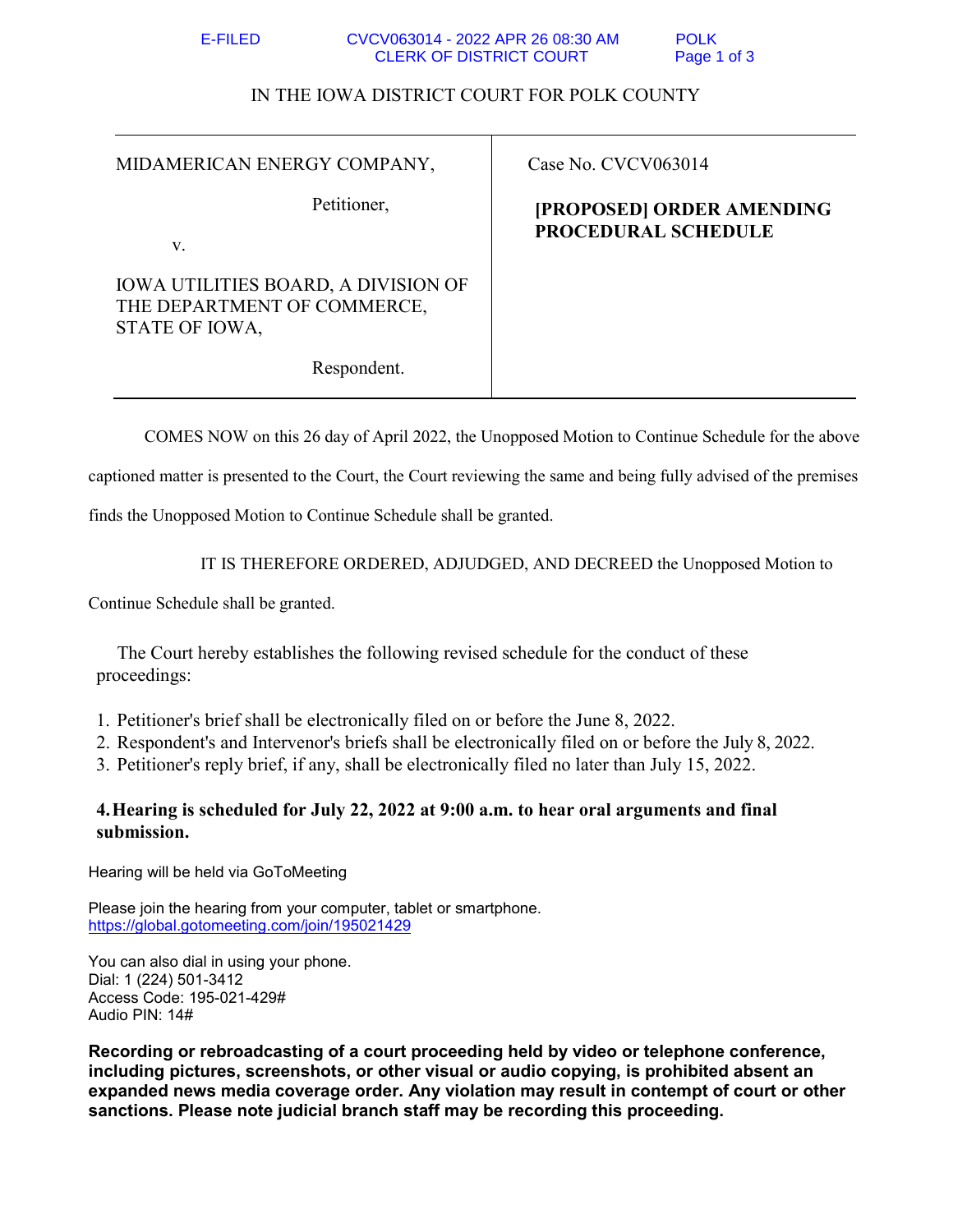1. A statement of the issues presented for review. Under each issue separately stated shall be a list of cases, statutes and other authorities referred to in the argument covering that issue. Failure in the brief to state, to argue or to cite authority in support of an issue may be deemed waiver of that issue.

2. A statement of the case. The statement shall first indicate briefly the nature of the case, the course of proceedings and the disposition of the case before the agency. It shall then recite the facts relevant to the issues presented for review. All portions of the statement shall be supported by appropriate references to the record where the same can be found.

3. An argument. The argument may be proceeded by a summary. The argument shall contain in separately numbered divisions corresponding to the separately stated issues the contentions of Petitioner's with respect to the issues presented and the reasons therefore, with citations to the authorities relied on and to the pertinent parts of the record. **The argument shall include the standard of deference to be accorded the agency's decision under Iowa Code Section 17A.19(11).** 

Respondent(s) and Intervenor(s) briefs need not contain a statement of the case unless Respondents or Intervenors are dissatisfied with the statement of the Petitioner's brief.